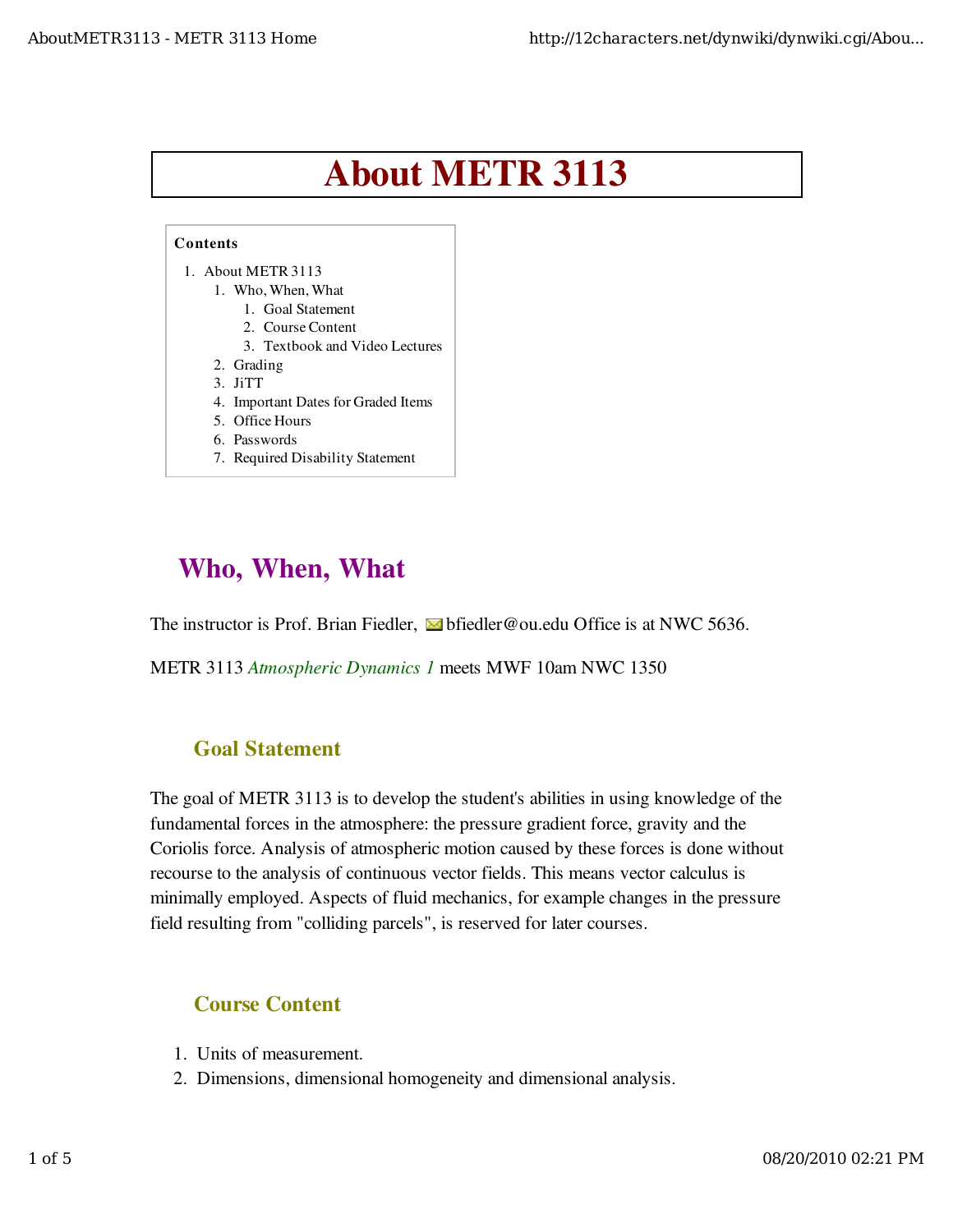- 3. Vectors and orientational invariance. Vector products.
- 4. Elementary functions and elementary differential equations.
- 5. Review of elementary Newtonian mechanics.
- The equation of motion in one-dimension as a differential equation, and its 6. solution. Conservation of energy.
- 7. Pressure. The pressure gradient force. Bernoulli equation.
- 8. The buoyancy force. Buoyancy driven motion.
- 9. Choosing a coordinate system.
- 10. Polar coordinates.
- 11. Non-inertial reference frames. Tidal forces. Rotating reference frames, the Coriolis force.
- 12. The gradient wind.
- 13. Angular momentum in the presence of a Coriolis force. Vorticity.
- 14. The thermal wind.

### Textbook and Video Lectures

The textbook is provided as a free PDf file, available for download at TextBook.

Video lectures are available for download **http://gentry.metr.ou.edu/metrlect.** 

# Grading

The grade for the course is usually determined by a weighted average of JiTT scores, Test scores, Writing Assigments, and Final Exam, The total score for the course is a weighted average of these scores:

- 60%: 3 test scores, with the JiTT score replacing the lowest test score, if it is greater.
- 30%: Final Exam
- 10%: Writing Assignments **AND/OR** Dynamics Carols **AND/OR** Classroom Presentations.

Alternatively, the total score is based 100% on the Final Exam, if that total score is higher than the above method. (Only very rarely is that so).

No calculators are allowed in tests or exams.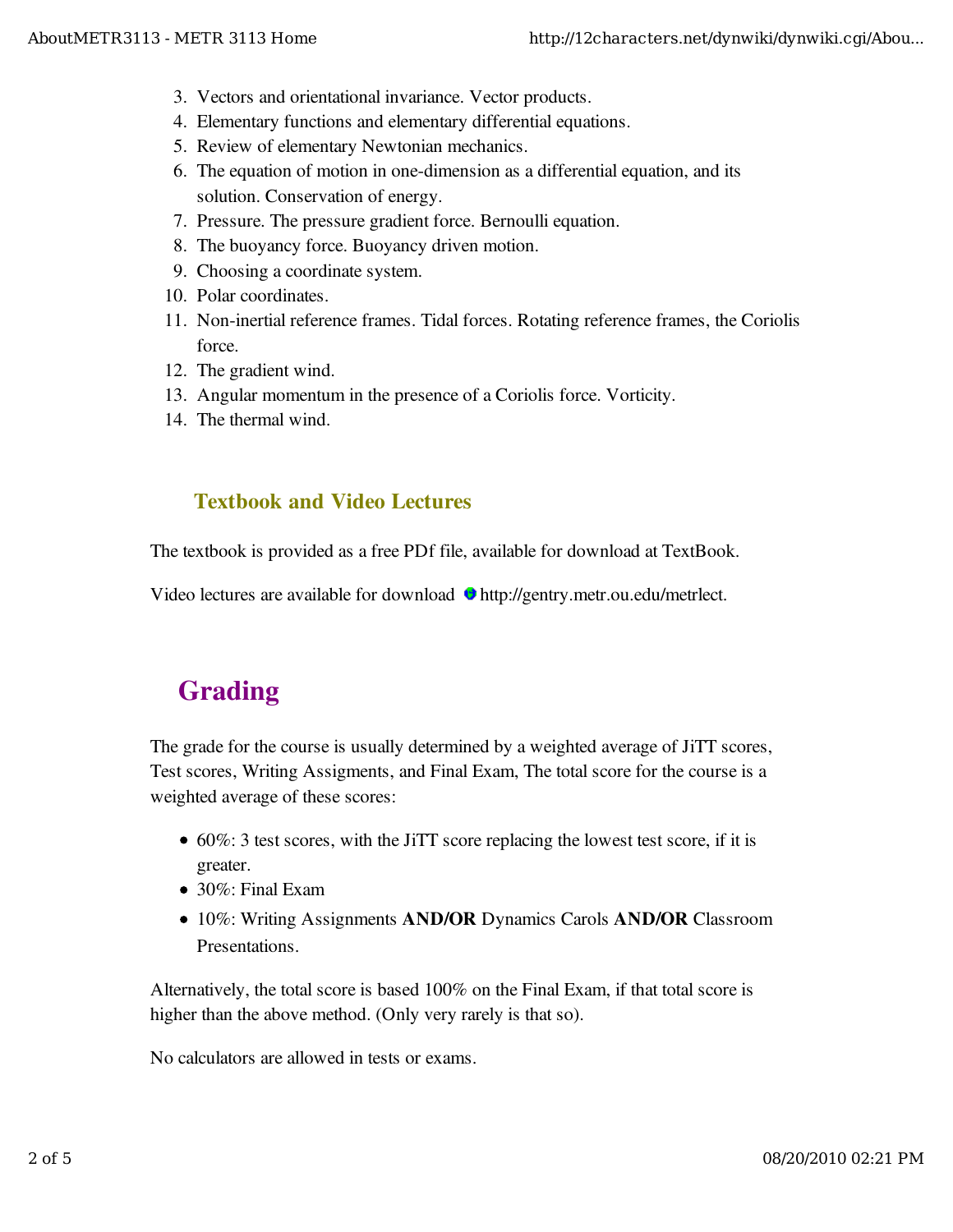The final letter grade is computed from the total score **t** with:

- A: **t**≥80.
- B: 65.≤**t**< 80.
- C: 50.≤**t**< 65.
- D: 35.≤**t**< 50.
- $\bullet$  F: **t**< 35.

# JiTT

JiTT stands for Just-in-Time Teaching, which you can read about  $\bullet$  What is JiTT. But JiTT also means something simpler --JiTTs are the online questions that must be answered by 8am on the day of a lecture. In general, two new questions are posted by noon after a lecture, which generally gives students at least 44 hours to read and answer the two new questions.

Students may answer JiTT questions and check their grades at the  $\bullet$  secure student record page Students will need both the *class password* to view the page, and their personal METR 3113 password to interact with it. (Also, more details about the grading policy can be viewed in the above link). These passwords were distributed on August 18. Your personal METR 3113 password is NOT your OU password.

This will expand as the semester progresses:  $\bullet$  2010 Graded JiTT questions.

Similar JiTT summaries are available for previous years at  $\bullet$  http://12characters.net /old3113/. Those summaries should be helpful to you as you attempt to answer this year's questions.

Students are NOT required to work alone on the JiTT problems. It is not realistic to enforce that; only the honest people would suffer. So share the joy of your scientific and analytic inquiry with your peers!

### Important Dates for Graded Items

- $\bullet$  Monday 9/27: Test #1
- Friday 10/15: OU-Texas holiday, no class (?)
- Monday  $10/25$ : Test #2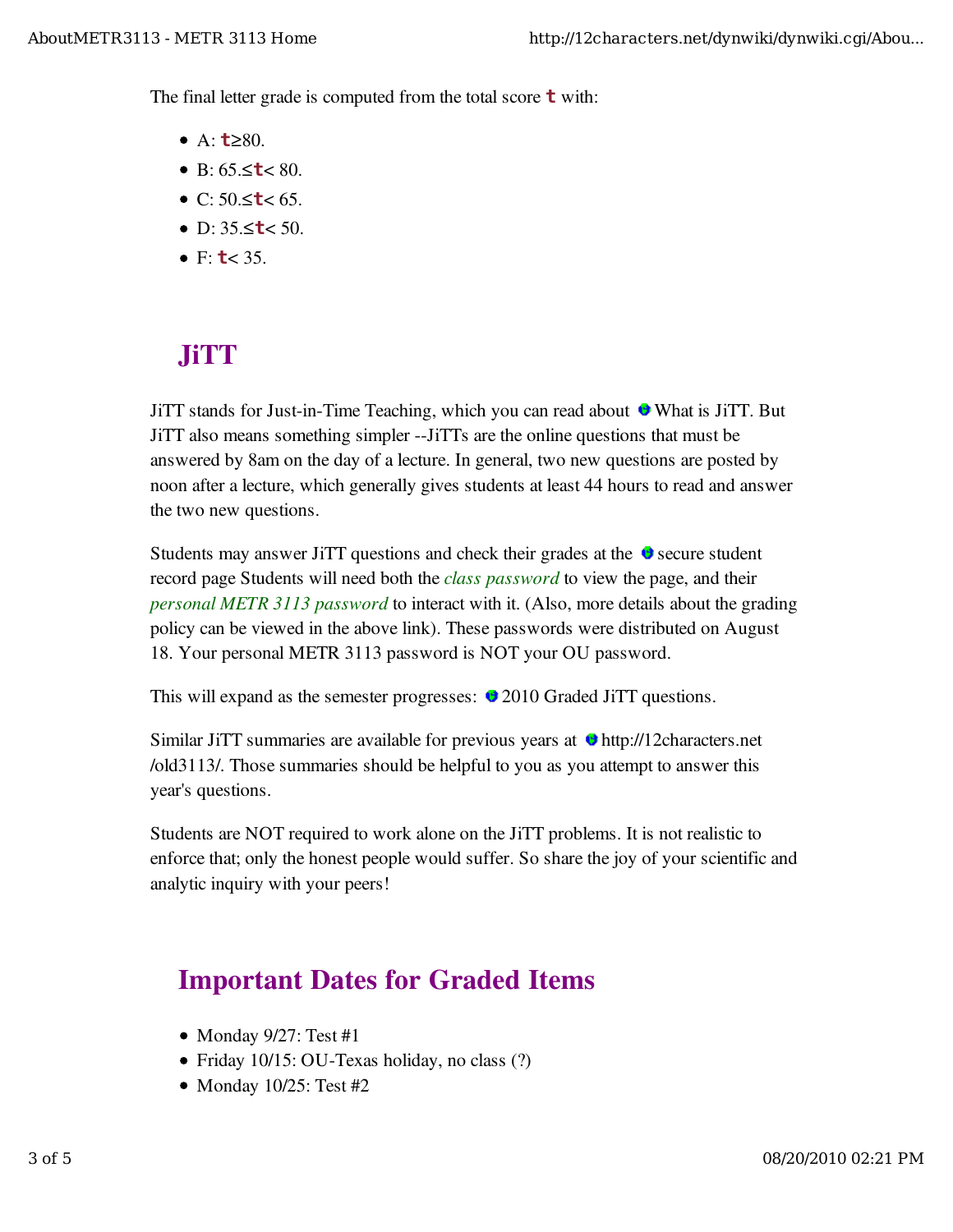- $\bullet$  Monday 11/22: Test #3
- First draft of the Writing Assignment is due by 11:59 pm Monday November 29.
- Final draft of the Writing Assignment is due by 11:59 pm Monday December 6.
- $\bullet$  Wednesday 12/15: Final Exam, 8am-10am. Confirm with  $\bullet$  official schedule
- due dates for the writing assignments will be announced during the semester

# Office Hours

Office hours will be 9:30am to 10:00am MWF in our lecture room NWC 1350. Or you may just drop by my office, NWC 5636. Or you may e-mail me to schedule an appointment. Other office hours are online, the night before class: Sunday, Tuesday and Thursday at 10:00 pm. The subject of the online office hours is usually the JiTT questions, the answers to which are due by 8:00 AM the following morning. The "office hours" are in the chat room available for this course at  $\bullet$  learn.ou.edu (use the password given to you by OU).

# **Passwords**

On August 18, 2010. This password email was sent to all enrolled students.

# Required Disability Statement

What statement is the most common statement on OU syllabi, and that a typical OU student may see 40 times before graduating?

- 1. "The University of Oklahoma is committed to providing reasonable accommodation for all students with disabilities. Students with disabilities who require accommodations in this course are requested to speak with the professor as early in the semester as possible. Students with disabilities must be registered with the Office of Disability Services prior to receiving accommodations in this course. The Office of Disability Services is located in Goddard Health Center, Suite 166, phone 405/325-3852 or fax only 405/325-4173."
- 2. "If I have seen further, it is by standing on the shoulders of giants." Isaac Newton